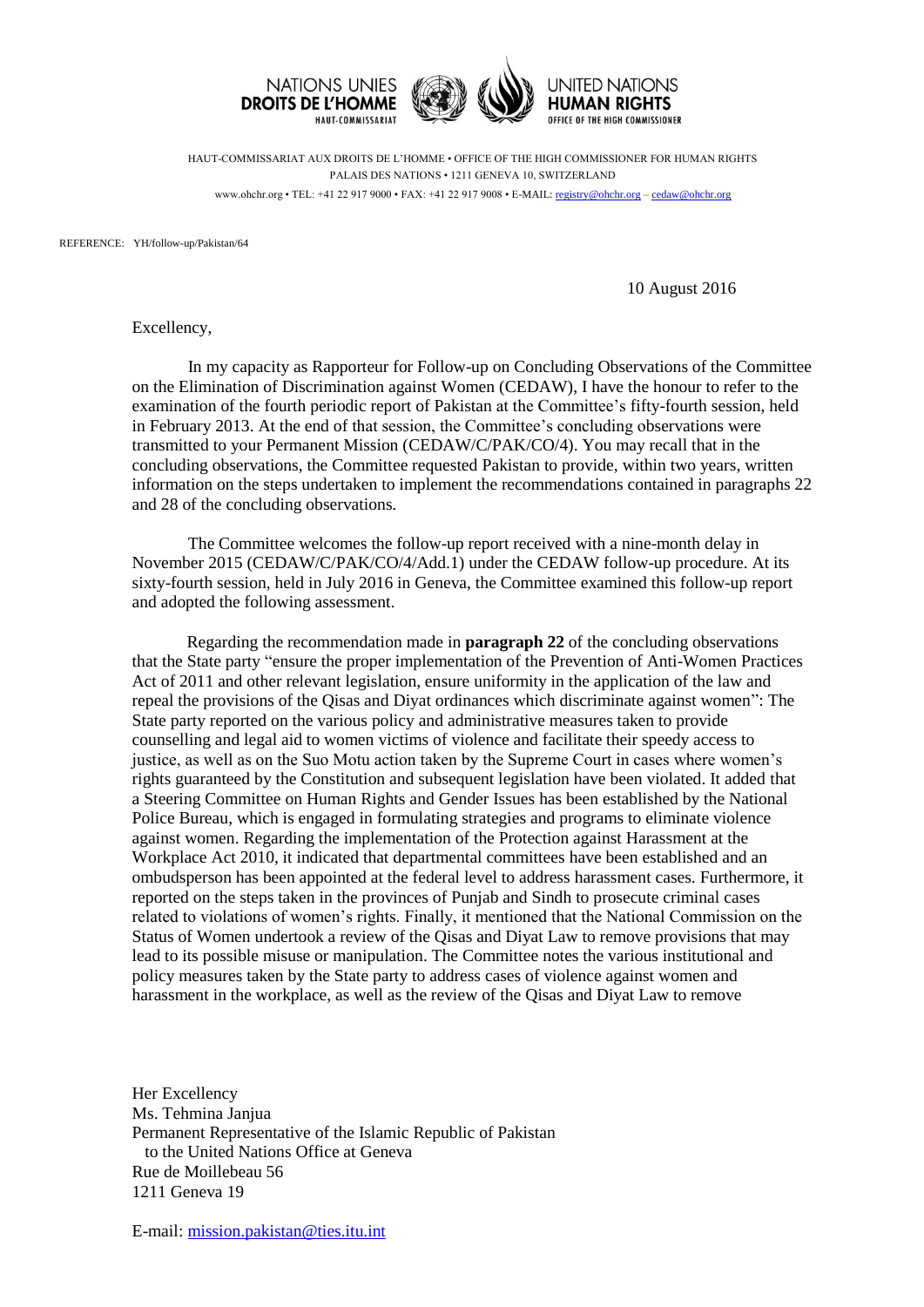

provisions that may lead to its possible misuse or manipulation. However, it considers that the State party did not indicate whether it took specific measures to ensure the proper implementation of the Prevention of Anti-Women Practices Act of 2011 and other relevant legislation, ensure uniformity in the application of the law and repeal the provisions of the Qisas and Diyat ordinances which discriminate against women. The Committee considers that the State party took some steps to implement the recommendation. It considers that the recommendation **has been partially implemented**.

Regarding the recommendation that the State party "address shortcomings in the Criminal Law (Amendment Act of 2004) and repeal all provisions under which perpetrators of the so-called honour crimes are allowed to negotiate pardon with victims' families": The State party mentioned that Section 311 of the Pakistan Penal Code empowers the Court to punish perpetrators of the socalled honour crimes even after the waiver or compounding by the heirs or walis of the deceased. It also indicated that, in order to further strengthen Criminal Law (Amendment Act of 2004), the National Commission on the Status of Women undertook a review of the Qisas and Diyat Law to remove provisions that may lead to its possible misuse or manipulation, particularly in the context of killing of women in the name of so-called honour. It further reported that, following a series of consultations, recommendations have been made to the Parliament to introduce imprisonment sentence of no less than 14 years and the payment of half of the Diyat by the offender in case of murder committed in the name of honour. The Committee notes the efforts of the State party to review discriminatory provisions of the Qisas and Diyat Law with regard to so-called honour crimes, as well as the recommendations made to the Parliament to introduce a minimum imprisonment sentence of 14 years for such crimes. It considers, however, that the State party did not take sufficient measures to address shortcomings in the Criminal Law (Amendment Act of 2004) and repeal all provisions under which perpetrators of the so-called honour crimes are allowed to negotiate pardon with victims' families. The Committee considers that the State party took some steps to implement the recommendation. It considers that the recommendation **has been partially implemented**.

Regarding the recommendation that the State party "strengthen support services for victims of violence, such as counselling and rehabilitation services, both medical and psychological; increase the number of shelters to ensure the implementation of the standard operating procedures for the treatment of victims in all provinces": The State party indicated that 26 Shaheed Benazir Bhutto Crisis Centres, which provide shelter, legal and medical aid and counselling facilities to women victims of abuse and violence, have been established by the Ministry of Women Development and transferred to provinces. It added that Provincial Departments of Women Development and Social Welfare are committed to increasing the number of women crisis centres. It also mentioned that the Provincial and District Level Monitoring & Evaluation Committees have been constituted to plan, review and evaluate implementation of SOPs/Guidelines in about all the crisis centres. It further reported on the measures taken at the provincial level to provide women survivors of violence with protection and rehabilitation services, including shelter, legal, psychological and medical support, and helplines. The Committee welcomes the initiatives taken by the State party to strengthen support services for victims of violence, such as counselling and rehabilitation services, both medical and psychological, as well as the establishment of the Provincial and District Level Monitoring & Evaluation Committees, which have been tasked with the planning, reviewing and evaluating of implementation of SOPs/Guidelines in almost all the crisis centres. It further notes the commitment of the Provincial Departments of Women Development and Social Welfare to increase the number of women crisis centres. The Committee considers that the State party took significant steps to implement the recommendation. It considers that the recommendation **has been implemented**.

Regarding the recommendation that the State party "adopt a comprehensive strategy to eliminate all harmful practices and stereotypes, in conformity with articles 2, and specifically 2 (f), and 5 (a) of the Convention, which includes awareness-raising efforts targeting the general public and the media, religious and community leaders, in collaboration with civil society and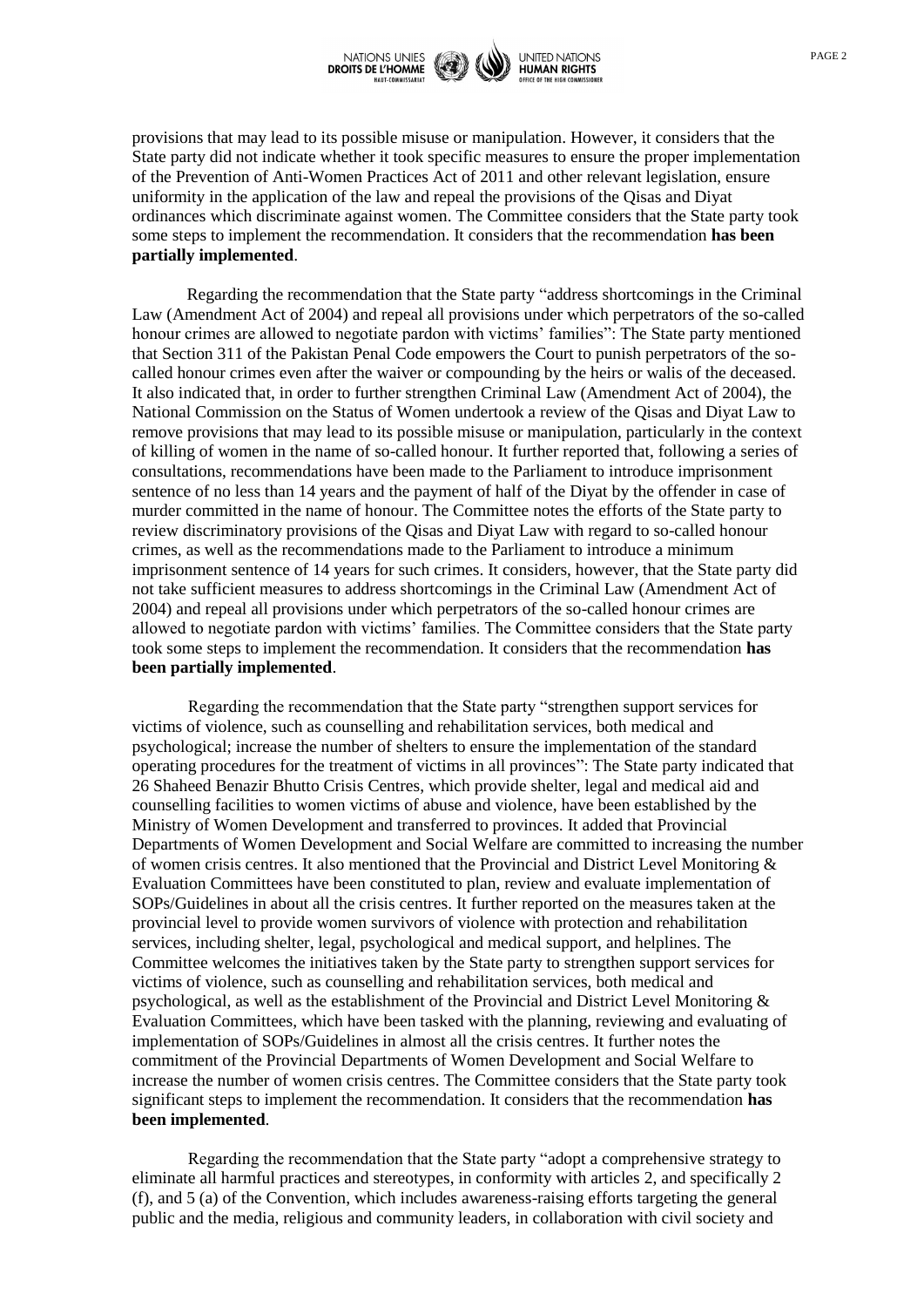

women's organizations": The State party indicated that it has made concerted efforts to eliminate harmful practices and stereotypes regarding women by formulating laws and taking policy and administrative measures, including the adoption of the National Plan of Action of the Ministry of Law, Justice and Human Rights, the drafting of a model Women Empowerment Package (which provides a multifaceted approach to address the issues faced by women), as well as the consideration of several relevant bills relating, inter alia, to domestic violence, sexual and reproductive health, marriage, and smuggling and trafficking. It further reported on the multiple initiatives taken at the provincial level to promote women's rights and empowerment, including the adoption of the Punjab Women Empowerment Package 2012, the Punjab Commission on the Status of Women Act 2014 and the Punjab Fair Representation of Women Act 2014, the KPK Women Empowerment Policy Framework, the Sindh and Balochistan Domestic Violence (Prevention and Protection) Act, 2013, and the KPK Elimination of Custom of Ghag Act, 2013. The State party further informed the Committee on the various awareness-raising measures regarding women's rights, women's empowerment, gender equality and violence against women, which include celebrations of the International Women's Day, the dissemination of information to the private and public sectors, sensitization seminars, workshops, symposiums and consultative meetings with engagement of the police, law enforcement officials, judiciary and academia, the launch of Pakistan Women's Media Complaint Cell to promote and ensure gender responsiveness within media houses and among journalists, and the launch of a nationwide campaign during 16 Days of Activism for Elimination of Violence against Women through seminars, TV, radio, social media, banners, printed media, SMS, etc. The Committee notes the various legislative, institutional and policy measures taken by the State party to promote women's rights at the federal and provincial levels, as well as the awareness-raising efforts targeting the general public and the media to support women's empowerment and combat gender stereotypes and violence against women. However, the Committee notes that these efforts do not involve neither religious and community leaders nor civil society and women's organizations. Moreover, it notes that the State party did not take specific measures to adopt a comprehensive strategy to eliminate all harmful practices and stereotypes, in conformity with articles 2, and specifically 2 (f), and 5 (a) of the Convention. The Committee considers that the State party took some steps to implement the recommendation. It considers that the recommendation **has been partially implemented**.

Regarding the recommendation that the State party "ensure a robust and effective regulation of the arms trade as well as appropriate control over the circulation of existing and often illicit arms to enhance the security of women and girls": The State party indicated that it has a robust arms control regime in place. The Committee considers that **it did not receive sufficient information** to assess whether the recommendation has been implemented.

Regarding the recommendation that the State party "take appropriate measures to ensure disaggregated data collection on all forms of violence against women, including domestic violence, by the Gender Cell Crime (GCC)": The State party stated that a number of measures have been undertaken to ensure that disaggregated data is compiled, including the sensitization and capacity building of the Federal Bureau of Statistics and the Population Census and its alignment with the SAARC gender info-base, which provides extensive information on, inter alia, violence against women. It also reported that the GCC gathers, collates and analyses data on violence against women, especially cases of gang rape, rape, abduction, kidnapping, honor killings, and sexual harassment in the workplace. In addition, it indicated that the National Commission on the Status of Women is supporting the GCC to develop a system of sex disaggregated crime data, including all forms of violence against women, from all provinces and areas for analysis, tracking and policy planning. The Committee notes the initiative of the State party to establish a nationwide system of sex disaggregated crime data which would include all forms of violence against women. However, it notes that this system is still being developed and is not yet ready to be used to ensure disaggregated data collection on all forms of violence against women, including domestic violence, by the Gender Cell Crime. The Committee considers that the State party took some steps to implement the recommendation. It considers that the recommendation **has been partially implemented**.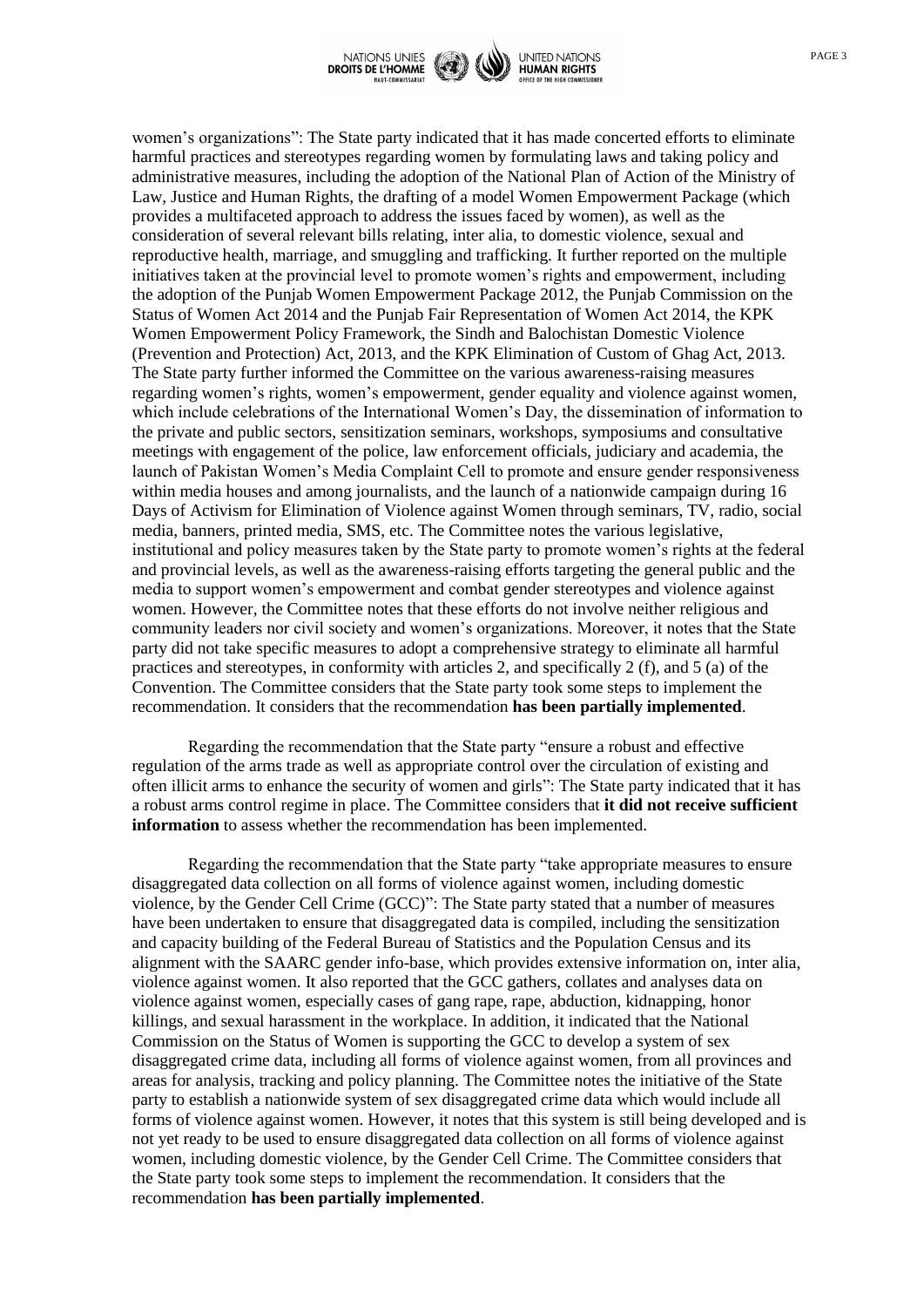

The Committee recommends that, in relation to paragraph 22 of the concluding observations, the State party provide, **in its next periodic report due in February 2017,** information on further actions taken to:

1) Ensure the proper implementation of the Prevention of Anti-Women Practices Act of 2011 and other relevant legislation, ensure uniformity in the application of the law and repeal the provisions of the Qisas and Diyat ordinances which discriminate against women;

2) Address shortcomings in the Criminal Law (Amendment Act of 2004) and repeal all provisions under which perpetrators of the so-called honour crimes are allowed to negotiate pardon with victims' families;

3) Adopt a comprehensive strategy to eliminate all harmful practices and stereotypes, in conformity with articles 2, and specifically 2 (f), and 5 (a) of the Convention, which includes awareness-raising efforts targeting the general public and the media, as well as religious and community leaders, in collaboration with civil society and women's organizations;

4) Ensure a robust and effective regulation of the arms trade as well as appropriate control over the circulation of existing and often illicit arms to enhance the security of women and girls; and

5) Take appropriate measures to ensure disaggregated data collection on all forms of violence against women, including domestic violence, by the Gender Cell Crime (GCC).

Regarding the recommendation made in **paragraph 28** of the concluding observations that the State party "improve the literacy rate of women and girls, reduce and prevent dropouts among girls, especially at the secondary level, formulate re-entry policies enabling young women to return to school after pregnancy, and organize programmes for girls affected by conflict who leave school/university prematurely": The State party indicated that the Government's National Commission on Human Development established a country-wide Adult Literacy Program through which two million women have acquired functional literacy skills since it began in 2002. It reported that significant strides have been done in increasing girl's enrolment and retention rates in primary, middle and high schools in recent years, especially by improving schools physical infrastructure and classroom environment and building new educational institutions, including girls' colleges and women's universities, especially in rural areas. It further reported on the various measures taken to enhance the enrolment and retention of women and girls in schools, including the large-scale 'Education Sector Reforms' and 'Education for All' programs (both of them having gender-specific targets), the Waseela e Taleem (WET) Programme (which links the unconditional cash transfer to beneficiary families to the enrolment of children in school), schemes to support students from less developed areas, awareness-raising campaigns, distance education for University students, as well as provincial programs providing scholarships, school uniforms, stipends, free textbooks and nutritional support to girls' schools. The Committee notes the positive impact of the ongoing Adult Literacy Program on women and girls' literacy rate. It also notes the various measures taken by the State party to increase the enrolment and retention of women and girls in schools. However, the Committee considers that the State party did not provide information on specific measures taken to reduce and prevent dropouts among girls, especially at the secondary level, formulate re-entry policies enabling young women to return to school after pregnancy, and organize programmes for girls affected by conflict who leave school/university prematurely. The Committee considers that the State party took significant steps to implement the recommendation. It considers that the recommendation **has been implemented**.

Regarding the recommendation that the State party "improve the quality of education by providing systematic and gender sensitive training to all teachers and by conducting a revision of the curriculum and textbooks to remove gender stereotypes": The State party mentioned the Learning Innovation Division of Higher Education Commission, which is the hub for the In-Service Continuous Professional Development of Higher Education Institutions Teaching Faculty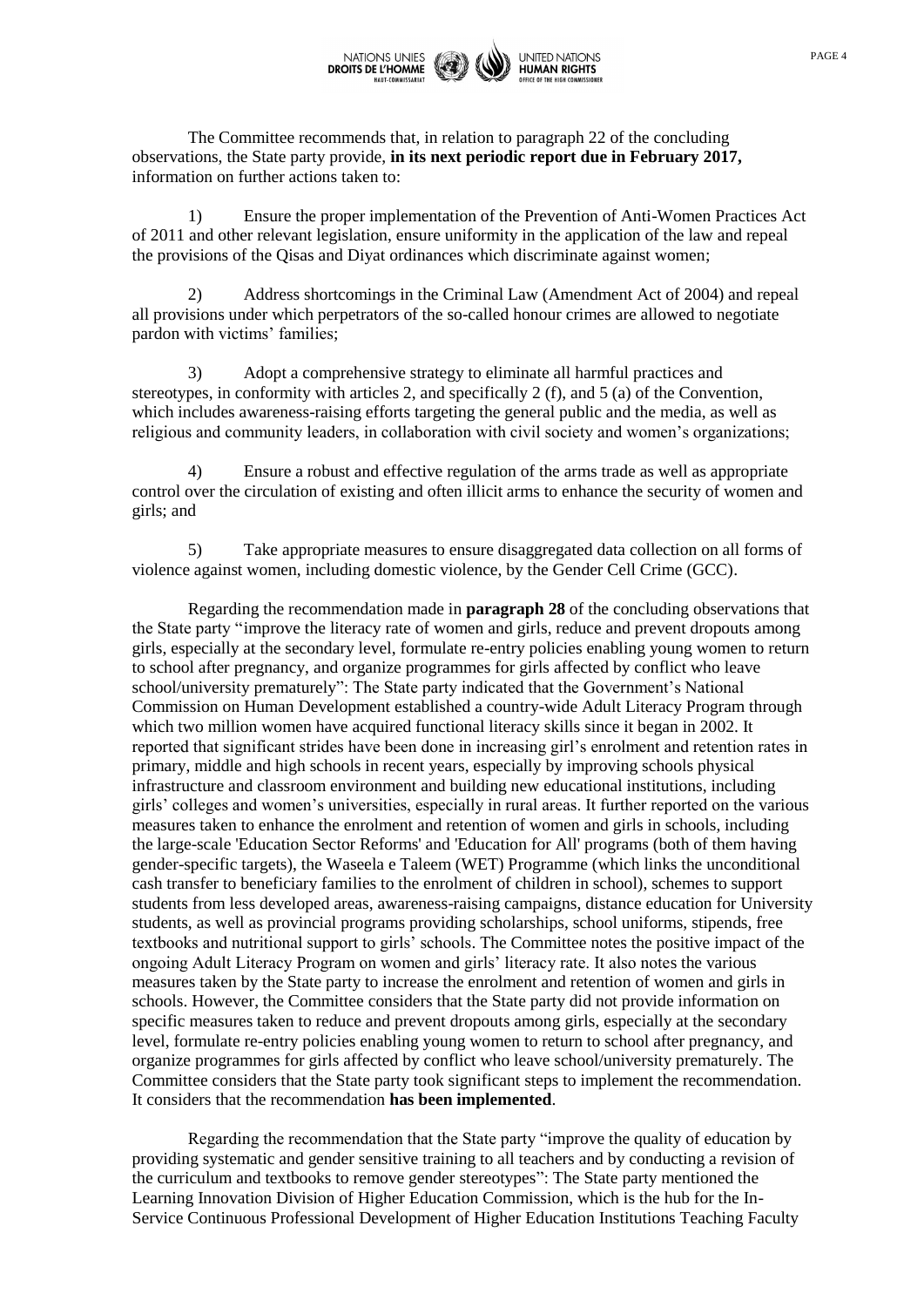

and Management. It further indicated that Higher Education Departments in provinces have started a short-term in-service training programme for their employees in 2014 and are planning to include a gender component in the training modules soon. It added that the establishment of the National Curriculum Commission is under consideration with the objective to maintain uniform educational standards all over the country and to include human rights education in the curriculum. Finally, it reported that Government of Punjab has added specific topics, stories and information in curriculum of all grades from 1 to 12 regarding women's rights. The Committee notes the plan to include a gender component in the training modules of the short-term in-service training programme for employees of Higher Education Departments in provinces, as well as the proposal to include human rights education in the national education curriculum. However, the Committee considers that the State party did not take specific measures to provide systematic and gender sensitive training to all teachers and to conduct a revision of the curriculum and textbooks to remove gender stereotypes. The Committee considers that the State party took some steps to implement the recommendation. It considers that the recommendation **has been partially implemented**.

Regarding the recommendation that the State party "take the necessary measures to prevent the occurrence of attacks and threats against educational institutions which undermine women and girls' fundamental rights, in particular, the right to education, and to ensure that perpetrators of such acts of violence are promptly investigated, prosecuted and punished": The State party mentioned the adoption of the National Action Plan on counter-terrorism in 2014 and the further empowerment of the National Counter Terrorism Authority. It also reported on the launch of a 15 point plan for a Pakistan Safe Schools Initiative, which was endorsed by the Prime Minister of Pakistan and the United Nations Special Envoy for Education through a multimillion-dollar campaign for girls' and boys' education, and comprised measures such as armed guards, police patrols, emergency communication systems, metal detectors and security fences to improve security of 1,000 schools in Pakistan. Moreover, it indicated that a large number of private and public schools and institutions have been given guidelines by the Government for enhancing school security. It further listed a number of security measures taken at the provincial level, including emergency drills in public schools, security training sessions with students and teaching staff, as well as training of bomb disposal squads. The Committee notes the various security and training/awareness-raising measures taken by the State party to prevent the occurrence of attacks and threats against educational institutions which undermine women and girls' fundamental rights, in particular, the right to education. It notes, however, that the State party did not indicate what measures have been taken to ensure that perpetrators of such acts of violence are promptly investigated, prosecuted and punished. The Committee considers that the State party took significant steps to implement the recommendation. It considers that the recommendation **has been implemented**.

Regarding the recommendation that the State party "consider the establishment of a rapid response system whenever there are attacks on educational institutions to promptly repair and rebuild them and replace educational materials so that women and girls can be reintegrated into schools/universities as soon as possible": The State party indicated that repair and rebuilding of schools which have been attacked or which have been temporarily closed due to law enforcement operations against terrorists is being done on a regular basis with the view to reopen them. The Committee notes the statement of the State party that repair and rebuilding of schools which have been attacked is being done on a regular basis with the view to reopen them. However, it notes that the State party did not take concrete measures to establish a rapid response system whenever there are attacks on educational institutions to promptly repair and rebuild them and replace educational materials so that women and girls can be reintegrated into schools/universities as soon as possible. The Committee considers that the State party took some steps to implement the recommendation. It considers that the recommendation **has been partially implemented**.

The Committee recommends that, in relation to paragraph 28 of the concluding observations, the State party provide, **in its next periodic report due in February 2017,** information on further actions taken to: